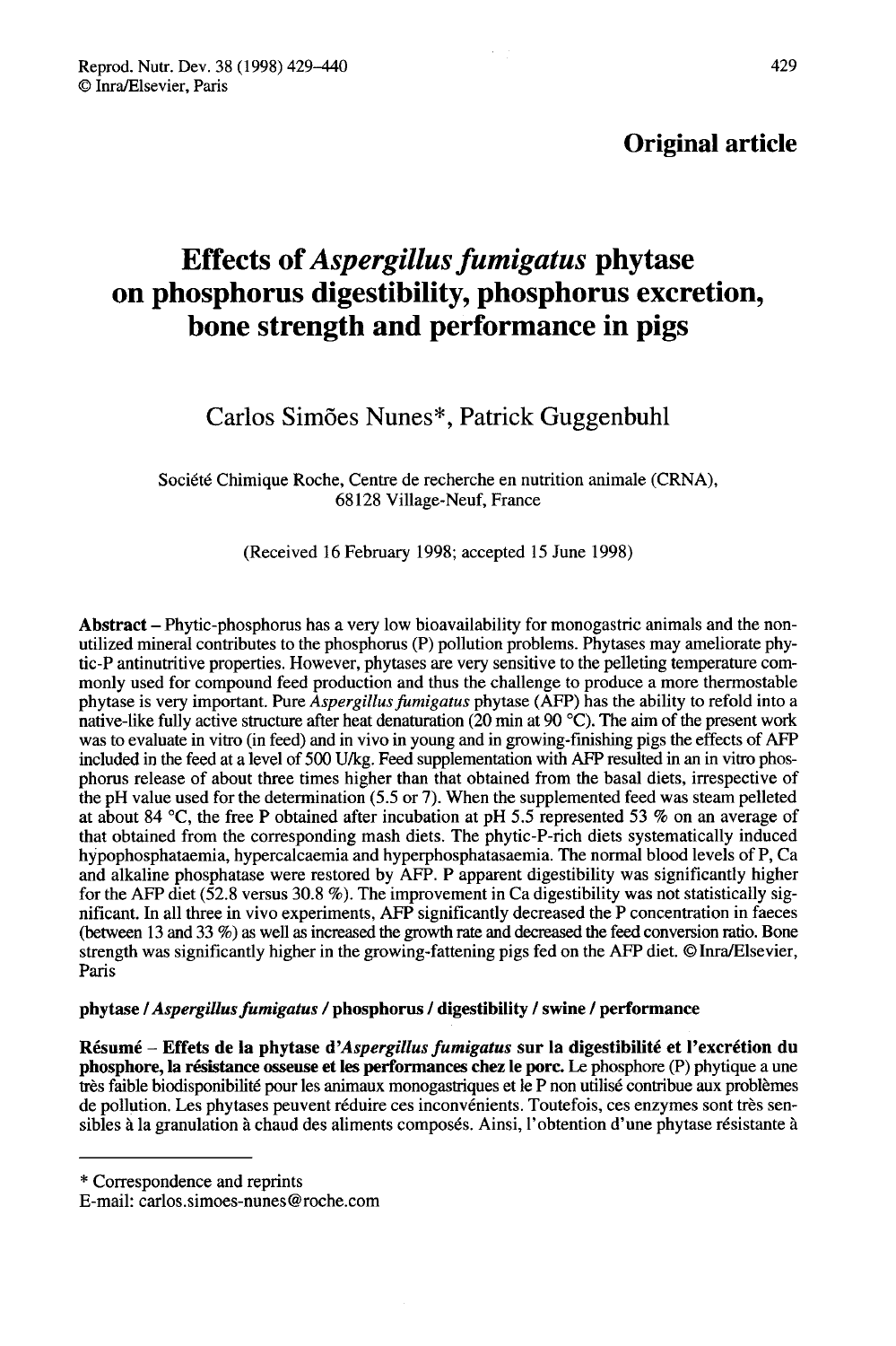haute température serait très utile. La phytase d'Aspergillus fumigatus (AFP) a la capacité de se replier en une protéine active et similaire à la naturelle après dénaturation à chaud (20 min à 90 °C). Les effets d'AFP (500 U/kg d'aliment) ont été évalués in vitro et in vivo chez le porcelet et chez le porc en croissance. L'addition d'AFP aux régimes alimentaires de base a produit une libération de P in vitro approximativement trois fois supérieure à celle obtenue à partir des aliments de base, indépendamment du pH final d'incubation (5,5 or 7). Après granulation à chaud l'activité de l'enzyme n'a été fortement réduite (environ 47 %) que pour une température de 84 °C. Les régimes de base, riches en P-phytique ont systématiquement induit une hypophosphatémie, une hypercalcémie et une hyperphosphatasémie. Les valeurs physiologiques de ces paramètres ont été restaurées par AFP. La digestibilité fécale apparente du P a été très significativement améliorée (52,8 % versus 30,8 %) par AFP. AFP a réduit très significativement la concentration de P dans les fèces (entre 13 et 33 %). Les performances (gain moyen quotidien et indice de conversion alimentaire) ont aussi été améliorées par AFP. La résistance osseuse des porcs en croissance-finition a été très significativement et très fortement augmentée par AFP. @ Inra/Elsevier, Paris

phytase / Aspergillus fumigatus / phosphore / digestibilité / performance / porc

#### 1. INTRODUCTION

Diets for pigs and poultry are based mainly on ingredients of plant origin. In these feed components 75 % on average of the phosphorus (P) content is represented by phytic-P (myo-inositol-hexaphosphate). Phytic-P has a very low bioavailability for monogastric animals [32]. Therefore, the non-utilized P is excreted and can contribute to the P pollution problems in areas where animal production is intensive. Furthermore, phytate has inhibitory effects on the activity of several digestive enzymes [6, 33] and phytic acid complexes reduce protein digestibility [5]. Also, insoluble protein-metal-phytate complexes are formed below the isoelectric pH of proteins, reducing calcium (Ca), magnesium, iron and zinc absorption from the intestinal tract of monogastric animals and of humans [1, 33].

To utilize the P from phytate it must be hydrolysed by phytate degrading enzymes, such as phytase. The action of plant (EC 3.1.3.26) or microbial (EC 3.1.3.8) phyta ses on phytates may ameliorate antinutritive properties, increase available P and increase P retention by simple-stomached animals, as well as increase retention of Ca and micronutrients [15, 28, 30, 42]. Dietary

microbial phytase supplementation can thus improve phytic-P digestive utilization and consequently reduce P pollution by animal excreta [17, 18, 23, 37, 38]. Furthermore, improved nutrient digestibility in animals fed supplemental phytase has been reported in pigs and in poultry [3, 4, 22, 24, 25, 46, 47].

However, phytases are very sensitive to the pelleting temperature commonly used for pig and poultry compound feed manufacture [17, 30, 39]. Thus, the challenge to produce a more thermostable phytase is very important, even if nowadays pelleting stability is to some extent improved by protected formulations that better resist pelleting.

Pure Aspergillus fumigatus phytase (AFP) has some interesting characteristics related to thermostability. The enzyme protein survives 20 min heating at 90 °C while phytases from A. niger and A. terreus are inactivated [44]. As other phytases, AFP is also unfolded after heating. However, only AFP has the capacity to refold completely into a native-like, fully active structure [44, 45]. The AFP gene has been cloned and overexpressed in Hansenula polymorpha [26]. Using phytic acid as a substrate, purified AFP showed activity between pH 2.5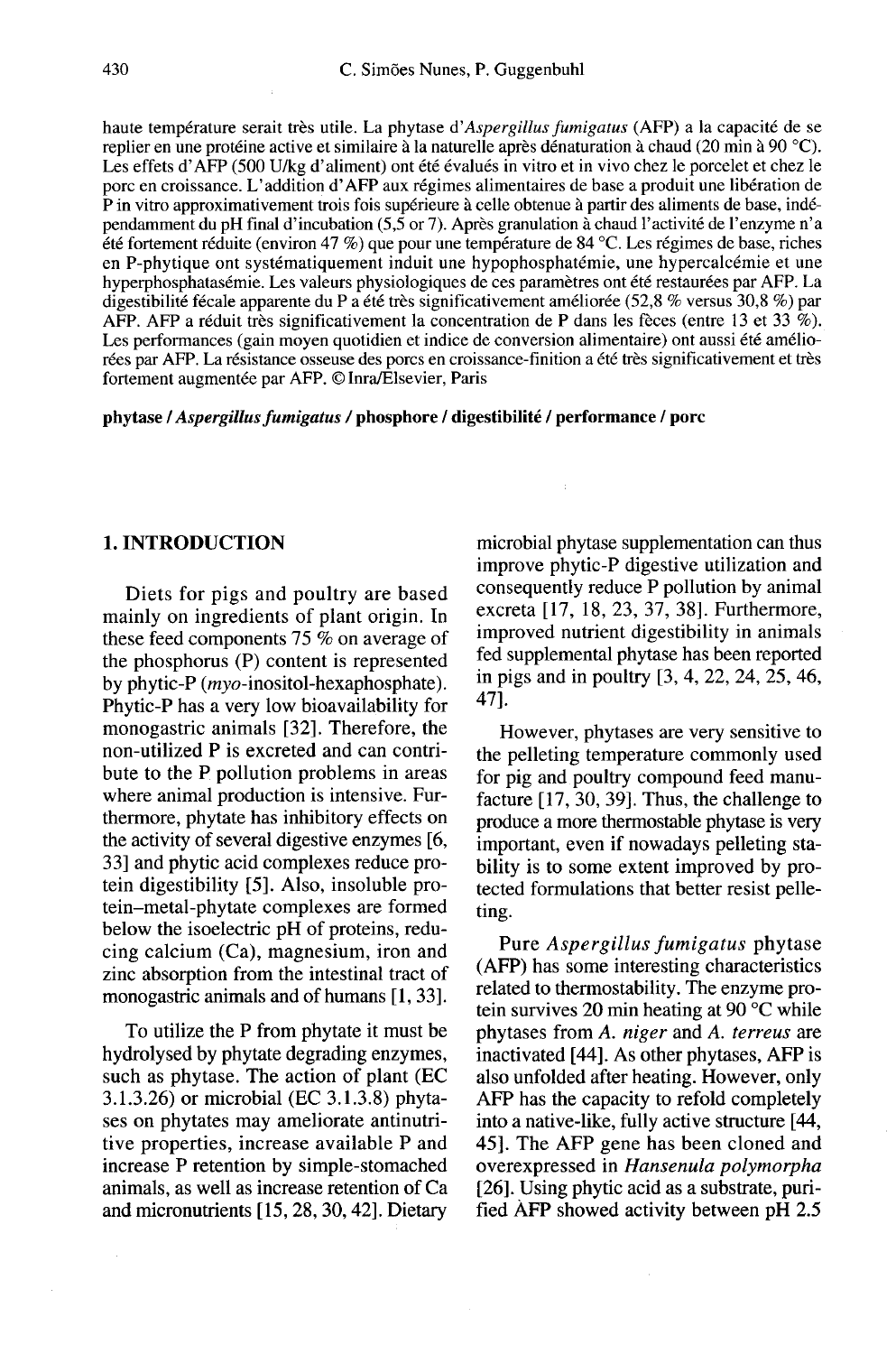and 8.0 with optima for pH values between 4.0 and 6.5 [26]. The aim of the present experiments was to evaluate the effects of AFP in vitro (in feed), and in vivo in the young and in the growing-finishing pig.

#### 2. MATERIALS AND METHODS

#### 2.1. Diets

Four experimental mash diets were used: two basal phytic-P-rich diets (A and C) and each of these diets supplemented with 500 U/ kg of the AFP liquid preparation (B and D). One unit of phytase is defined as the amount of enzyme which liberates 1 umole of inorganic P per minute from 0.0015 mole per litre sodium phytate at pH 5.5 at 37 °C. The basal diets (table I) were formulated to meet the animals' requirement according to Henry et al. [16] and provided enough P without the addition of mineral P. They have also a very low endogenous phytase activity, 34 and 43 U/kg, respectively, for diets A and C. matter ( $\overline{DM}$ ), nitrogen (N), Ca and P content as well as for phytase activity. DM and N were measured after excication during 24 h at 108 °C and by the Kjeldahl method, respectively. P determination was carried out colorimetrically by the vanadomolybdate procedure [2]. Ca content was determined with an atomic absorption spectrophotometer (Perkin Elmer, model Analyst 300, Norwalk, Connecticut, USA) [4]. The observed dietary levels of phytase were  $490 \pm 30$  and  $525 \pm 28$  U/kg for diets B and D, respectively.

#### 2.2. In vitro evaluation

#### 2.2.1. Release of P from the diets

Samples of all the experimental mash diets were used for this determination. Each diet was incubated at 37 °C, using adequate buffer solutions (devoid of P). They were first incubated at pH 2 (mimicking the gastric passage) for 1 h and then either at pH 5.5 (pH generally used for phy tase activity determination) or at pH 7 (mimicking the pH conditions of the small intestine) for 4 h. The released P in the supernatant of the incubated material was measured by spectrophotometry in a micro-plates analyzer (ELX 808, OSI, F-78312 Maurepas). Each incubation protocol was repeated six times.

#### 2.2.2. Determination of phytase resistance to pelleting

Samples of the phytase supplemented diets (B and D) were subjected to pelleting at increasing temperatures from 60 to 90 °C in steam-pelleting equipment (Buhler, Uzwil, Switzerland). The die used had the following characteristics: 4 mm of diameter and 25 mm of length. The programmed and the measured pelleting tempera tures are presented in *table II*. The pelleted feed was then incubated at 37 °C, using adequate buffer solutions (devoid of P) for  $6 \text{ h}$  at pH 5.5 and the released P measured. Each incubation protocol was repeated six times.

#### 2.3. In vivo evaluation

#### 2.3.1. Apparent digestibility measurements

Eight growing pigs (Large-White  $\times$  Landrace  $\times$ Piétrain castrated males) with an average initial body weight of  $42 \pm 3.5$  kg were used. Each animal was fitted with a permanent cannula in the brachiocephalic trunk as described by Sim6es Nunes et al. [41] allowing non-painful kinetic

Table I. Percentage composition of the basal diets A and C.

| Ingredients                                  | <b>Diets</b>   |                |
|----------------------------------------------|----------------|----------------|
|                                              | A <sup>1</sup> | $\mathsf{C}^2$ |
| Maize                                        | 50             | 50             |
| Rapeseed meal                                | 35             | 30             |
| Barlev                                       | 12             | 17             |
| Minerals <sup>3</sup> , vitamins, aa         | 3              | 3              |
| Phytic-P(%)<br>Phytase activity <sup>4</sup> | 0.56<br>34     | 0.46<br>43     |

<sup>1</sup> Analysed content: crude protein  $(N \times 6.25) = 18.1$  %: lysine = 1.21 %; methionine + cystine = 0.75 %; Ca = 1.05 %; P = 0.73 %; estimated digestible energy = 14.21 MJ / kg.

<sup>2</sup> Analysed content: crude protein ( $N \times 6.25$ ) = 15.5 %; lysine = 1.04 %; methionine + cystine = 0.73 %;  $Ca = 0.96\%$ ; P = 0.62 %; estimated digestible energy  $= 13.56$  MJ / kg.

<sup>3</sup> Mixture without mineral phosphorus.

<sup>4</sup> U/kg; 1 U = 1 µmole of inorganic P liberated per min. from 0.0015 mole per liter sodium phytate at pH 5.5 at 37 °C.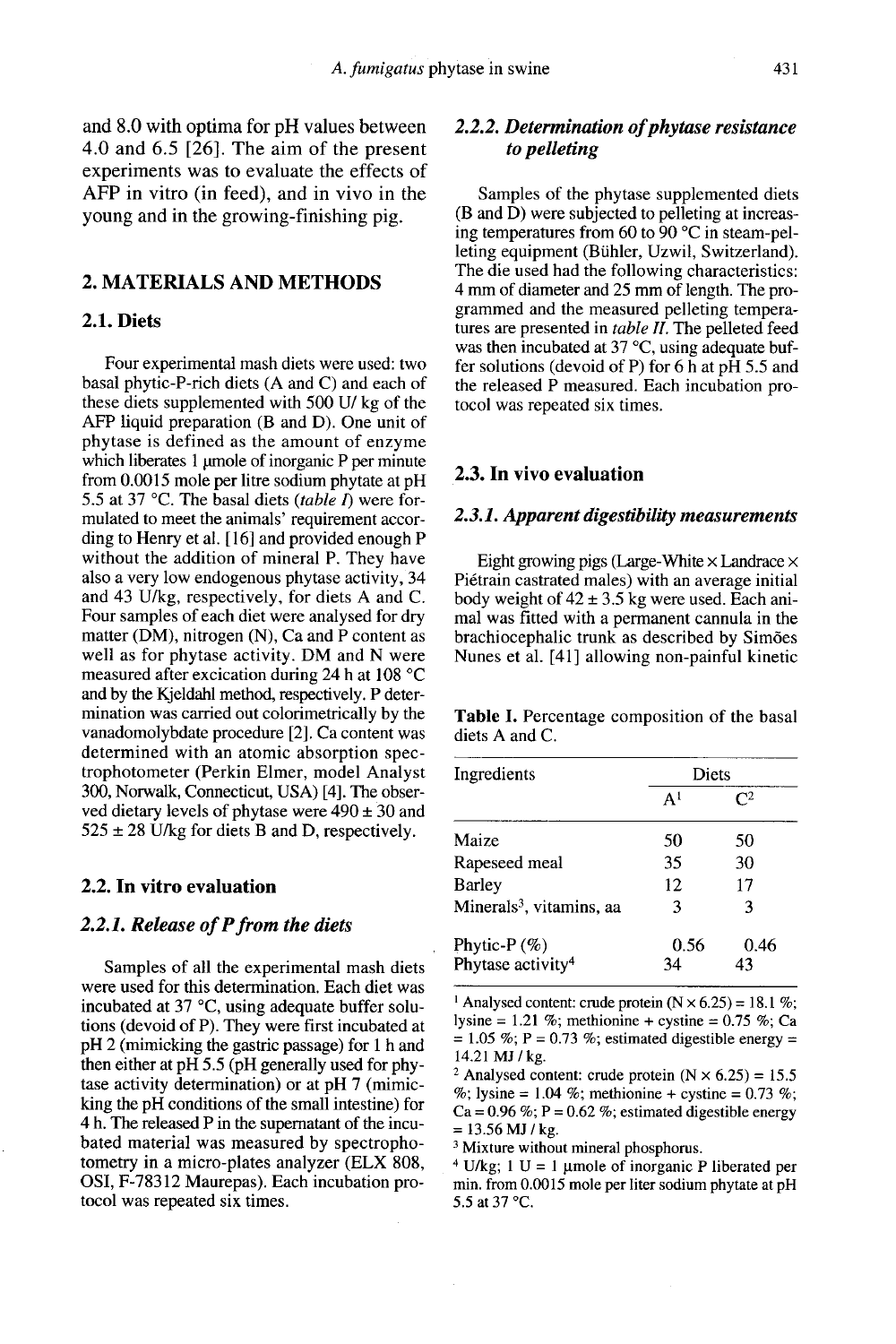blood withdrawal. After surgery the animals were individually housed in metabolic cages in an environmentally controlled room allowing easy access to the vascular cannulae as well as quantitative sampling of faeces. Room temperature was 21–22 °C and humidity percentage was 50 %. Their maintenance and that of the cannulae function were performed as described by Sim6es Nunes et al. [411. Before surgery the animals were adapted for 10 days to the basal phytic-P diet (C). After surgery they were fed either this same diet (group C) or this diet supplemented with 500 U/kg of AFP (group D). The feed was distributed in mash form in two daily meals (0800 and 1500 hours) of 1 000 g each and the animals had free access to drinking water.

A multiple Latin square design protocol was used (table III). Throughout the experiment, blood was withdrawn twice a day ( 1000 and 1600 hours) for the determination of the P, Ca and alkaline phosphatase (ALP) levels. These para-

Table II. Pelleting conditions of the diets B and D used for the phytase resistance determination.

|   | Programmed temperatures $(^{\circ}C)$ |          |          |          |  |
|---|---------------------------------------|----------|----------|----------|--|
|   | 60                                    | 70       | 80       | 90       |  |
|   |                                       | Diet B   |          |          |  |
| 2 | 55<br>67                              | 65<br>68 | 77<br>79 | 84<br>83 |  |
|   |                                       | Diet D   |          |          |  |
| 2 | 55<br>67                              | 66<br>69 | 77<br>76 | 85<br>83 |  |

1, Temperature at the press; 2, temperature of delivered pellets.

Table III. Experimental design for the evaluation of the Aspergillus fumigatus phytase (AFP) preparation.

| Animals                        |        | 15-day period 15-day period |
|--------------------------------|--------|-----------------------------|
|                                | Diet   |                             |
| 1, 3, 5 and 7<br>2, 4, 6 and 8 | C<br>D | D<br>C                      |

C, Basal diet; D, C supplemented with 500 U/kg of AFP.

meters were measured according to Daly and Eninghausen [9], Gingler and King [12] and SFBC [43], respectively. Mean blood parame ters were calculated for each of the 15-day periods. Faecal collection was performed from each animal during the last 5 days of each period. The fresh faeces were analysed for their DM, N, P and Ca content. The apparent digestibilities of DM, N, Ca and P were calculated. The digestibility of Ca was not corrected for Ca intake with the drinking water. Mean Ca content of the drinking water was 55 mg/L.

#### 2.3.2. Performance and biochemical evaluation in the piglet

Seventy-two weaned piglets (Large-White x Landrace  $\times$  Piétrain castrated males) with an initial body weight of  $9.5 \pm 1.2$  kg were used. They were allocated into two equal groups (A and B) and housed in cages in sub-groups of three animals, each in an environmentally controlled room. Room temperature was initially 27 °C and was lowered weekly by about  $2 \text{ }^{\circ}$ C. Environment humidity percentage throughout the experiment was 50 %. The animals were fed for 28 days a basal phytic-P-rich diet (group A) or this diet supplemented with 500 U/kg of AFP (group B). The feed was distributed ad libitum in mash form and the animals had free access to drinking water.

Piglets were individually weighed weekly at the same time of the day during the 4-week study period. Cage feed intakes were recorded. Animal performance was evaluated for the 28-day observation period. Blood was collected, by jugular puncture, on day 28 from all the animals for the determination of the P, Ca and ALP concentrations.

Faecal P concentration was measured at the end of the observation period. Faeces were sampled by cage during the last 5 days of the trial.

#### 2.3.3. Performance and biochemical evaluation in the growing fattening pig

Sixty-four growing pigs (Large-White  $\times$  Lan $drace \times P$ iétrain castrated males) with an initial body weight of  $35 \pm 4$  kg were used. For 10 days all the animals received the phytic-P-rich diet C. After that period the animals were allocated to two equal groups (C and D) and housed in floorpen cages in sub-groups of four animals each in an environmentally controlled room. Room tem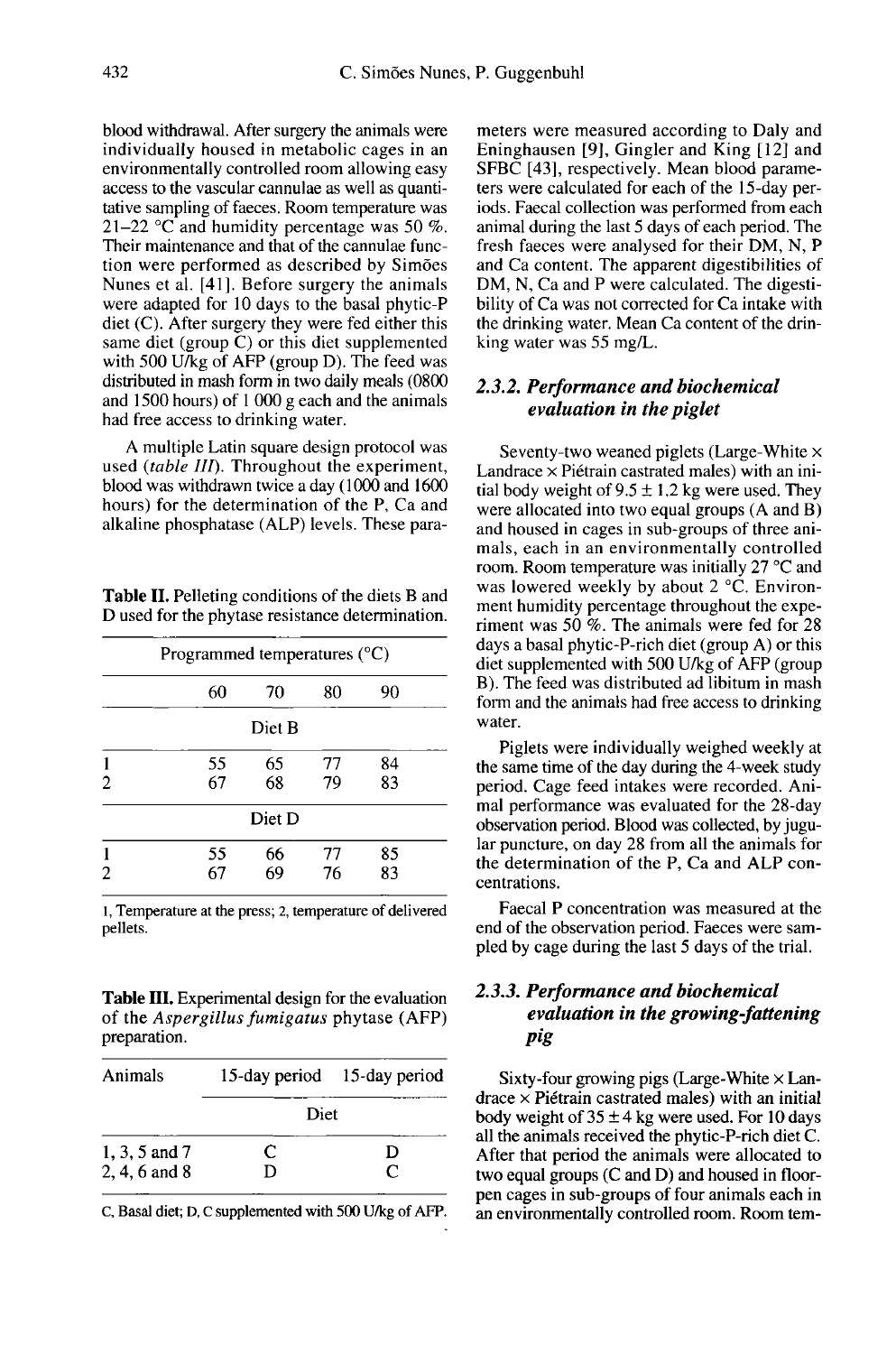perature was 21-22 °C and humidity percentage was 50 %. The pigs were fed the basal phytic-P-rich diet (group C) or this diet supplemented with 500 U/kg of AFP (group D) for 59 days. The feed was distributed ad libitum in mash form and the animals had free access to drinking water.

Animal performance was evaluated after 36 days and for the 59 days of trial duration. Blood was collected, by jugular puncture, on days 0, 19, 36 and 56 from all the animals for the determination of the plasma P, Ca and ALP levels.

Faecal P concentration was measured on days 31 and 59. Faeces were sampled by cage during the last 5 days preceding these dates.

At the end of the evaluation eight animals from each of the experimental groups (one from each pen) were slaughtered after electronarcosis for bone collection. The collected bones were the right femur, tibia, humerus as well as the main external metacarpal and metatarsal. Samples were prepared from each of the collected bones immediately after slaughter. After careful dissection and removal of the soft tissue, a diaphysis section was obtained by sawing each bone. The sections obtained were about 8 cm long for the femur, tibia and humerus and about 3 cm for the main external metacarpal and metatarsal bones. The obtained bone sections were immediately subjected to compression in order to determine the force in Newton necessary to break them (maximal breaking force at the fracture point). The measurement was performed with a LR10K compression machine, using a XLC/10K/- A I force captor and a compression device TH23- 196/AL (Lloyd Instruments, Fareham, UK).

#### 2.4. Statistical analysis

Statistical treatment of the results involved the calculation of the mean and of the standard deviation of the mean as well as an analysis of variance followed by a Duncan test [35].

#### 3. RESULTS

#### 3.1. In vitro release of P and determination of phytase resistance to pelleting

The results obtained for the measurement of in vitro release of P from the mash diets are presented in *table IV*. After incubation at pH 5.5, the P liberated in the phytase-supplemented feed represented 305 and 327 % of that liberated by the control feed, respectively, for diets B and D. After incubation at pH 7, the respective results were 330 and 282 %, but the amount of liberated P was lower compared with pH 5.5. Thus, feed supplementation with A. fumigatus phytase resulted in an in vitro P liberation about three times higher than that obtained from

| Parameters                                        |                                | Diets                                                                                              |           |                                                                           |  |
|---------------------------------------------------|--------------------------------|----------------------------------------------------------------------------------------------------|-----------|---------------------------------------------------------------------------|--|
|                                                   | A                              | B                                                                                                  | C         | D                                                                         |  |
| Incubation: 1 h at pH 2 followed by 4 h at pH 5.5 |                                |                                                                                                    |           |                                                                           |  |
| umole of $P/g$ of feed                            | $(100\%)$                      | $61.9 \pm 3.10^{1,a}$ $188.9 \pm 11.34^{b}$ $80.5 \pm 1.61^{a}$ $263.3 \pm 11.06^{b}$<br>$(305\%)$ | $(100\%)$ | $(327 \%)$                                                                |  |
| Incubation: 1 h at pH 2 followed by 4 h at pH 7.0 |                                |                                                                                                    |           |                                                                           |  |
| $\mu$ mole of P/g of feed                         | $40.3 \pm 8.46^a$<br>$(100\%)$ | $133.2 \pm 9.32^b$<br>$(330\%)$                                                                    | $(100\%)$ | $52.7 \pm 4.21$ <sup>a</sup> $148.7 \pm 16.35$ <sup>b</sup><br>$(282\% )$ |  |

Table IV. Effects of A. spergillus fumigatus phytase (AFP) on the in vitro in feed inorganic phosphorus liberation.

A and C, basal diets; B and D, A and C supplemented, respectively, with 500 U/kg of ATP.

 $1$  Mean  $\pm$  standard deviation of the mean of six determinations.

a.b For each pair of diets, values with different superscript letters are statistically different  $P < 0.001$ .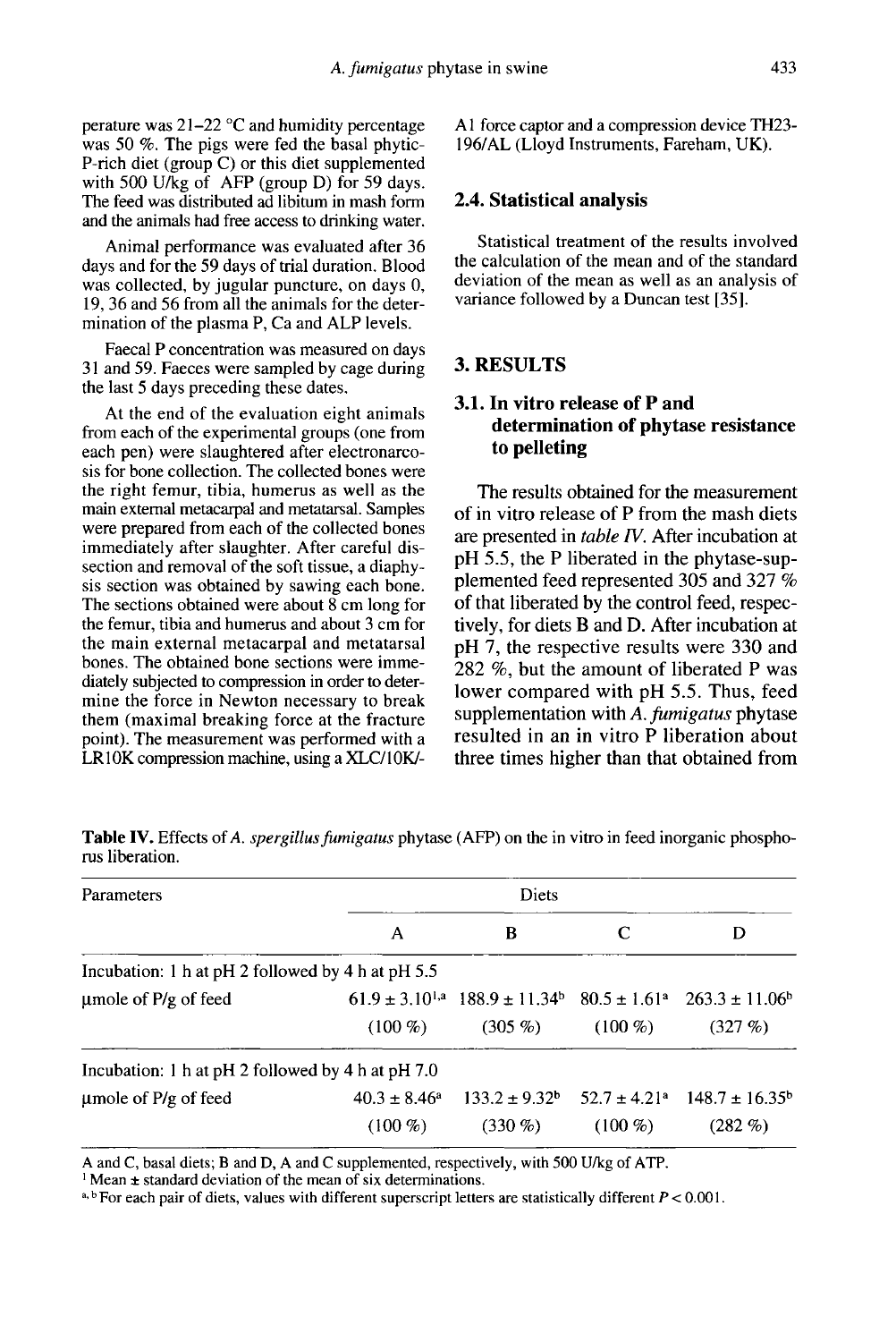the basal diet, irrespective of the pH value used for the determination.

When the feed was pelleted at a tempe rature higher than 70  $\degree$ C, a reduction in P liberated was observed (table V). For an effective pelleting temperature of about 84 °C (table II), the free P obtained after incubation represented for both diets slightly more than 50 % of that obtained from the corresponding mash feed (table V).

#### 3.2. Effects of A. fumigatus phytase on performance

In both piglets and growing-finishing pigs, AFP increased the average daily gain and decreased the feed conversion ratio (tables VII and VIII). The intensity of the

Table V. Effects of the pelleting temperature on the in vitro phosphorus liberation  $(\mu \text{mol/g})$  from the diets B and D supplemented with 500 U/kg of Aspergillus fumigatus phytase. Incubation for 6 h at pH 5.5

| Temperature<br>of pelleting $(^{\circ}C)$            | umole of P<br>liberated per g  |                               |  |  |
|------------------------------------------------------|--------------------------------|-------------------------------|--|--|
|                                                      | Diet B <sup>1</sup>            | Diet $D^2$                    |  |  |
| Mash form diet $167.7 \pm 18.09^3$ 182.8 $\pm$ 10.50 | $(100\%)$                      | $(100\%)$                     |  |  |
| $60^\circ$                                           | $167.8 \pm 13.11$<br>$(100\%)$ | $176.0 \pm 15.07$<br>$(96\%)$ |  |  |
| $70^{\circ}$                                         | $161.6 \pm 9.37$<br>$(96\%)$   | $152.3 \pm 12.04$<br>$(83\%)$ |  |  |
| $80^{\circ}$                                         | $112.2 + 15.48$<br>(67%)       | $121.5 + 8.78$<br>$(66\%)$    |  |  |
| $90^{\circ}$                                         | $87.2 \pm 5.66$<br>$(52 \%)$   | $98.7 \pm 14.99$<br>$(54\%)$  |  |  |

<sup>1</sup> Mean free inorganic phosphorus concentration 34.7  $\pm$  $2.55 \mu$  mole/g.

<sup>2</sup> Mean free inorganic phosphorus concentration  $43.6 \pm$  $2.89 \text{ u mole/g.}$ 

 $3$  Mean  $\pm$  standard deviation of the mean of six determinations.

effects was statistically significant in piglets and during the first 36 days of observation in growing-fattening animals.

# 3.3. Influence of A. fumigatus phytase on blood biochemistry

In all three in vivo experiments, AFP supplements had clear and significant effects on the plasma levels of P, ALP and Ca. Mean phosphataemia was increased and mean phosphatasaemia and calcaemia were decreased in the pigs fed diets B and D (*tables VI*, *VII* and  $\overline{IX}$ ). In growing-fattening animals, the degree of the effects was more pronounced during the first 36 days of the observation period than in the later phase. There was no significant difference between the calcaemia of these animals at the end of the experiment *(table IX)*.

## 3.4. Effects of A. *fumigatus* phytase<br>on digestibility and on faecal P concentration

The apparent digestibilities of DM and<br>N were not modified by AFP. P digestibility was significantly higher for the diet supplemented with AFP (*table VI*). The impro-<br>vement represented 22 percentage units which is equal to 1.37 g digestible  $\overline{P}$  per kg of diet. The increase in the Ca digestibility (3.9 percentage units) as a result of AFP was not statistically significant.

In all three experiments, AFP supplementation significantly decreased P concentration in faeces. In the catheterized animals, the P content of the AFP-treated animals was 33 % lower than in the controls (table VI). In piglets, the reduction was only 13 % (table  $\overline{VII}$ ) and, in the growing-fattening pigs this was of 18 % (table VIII), irrespective of the period of measurement (27–31 or 55-59 days).

# 3.5. Effects of A. fumigatus phytase on bone strength

Breaking force of the humerus, femur, tibia, main external metatarsal and main external metacarpal bones was significantly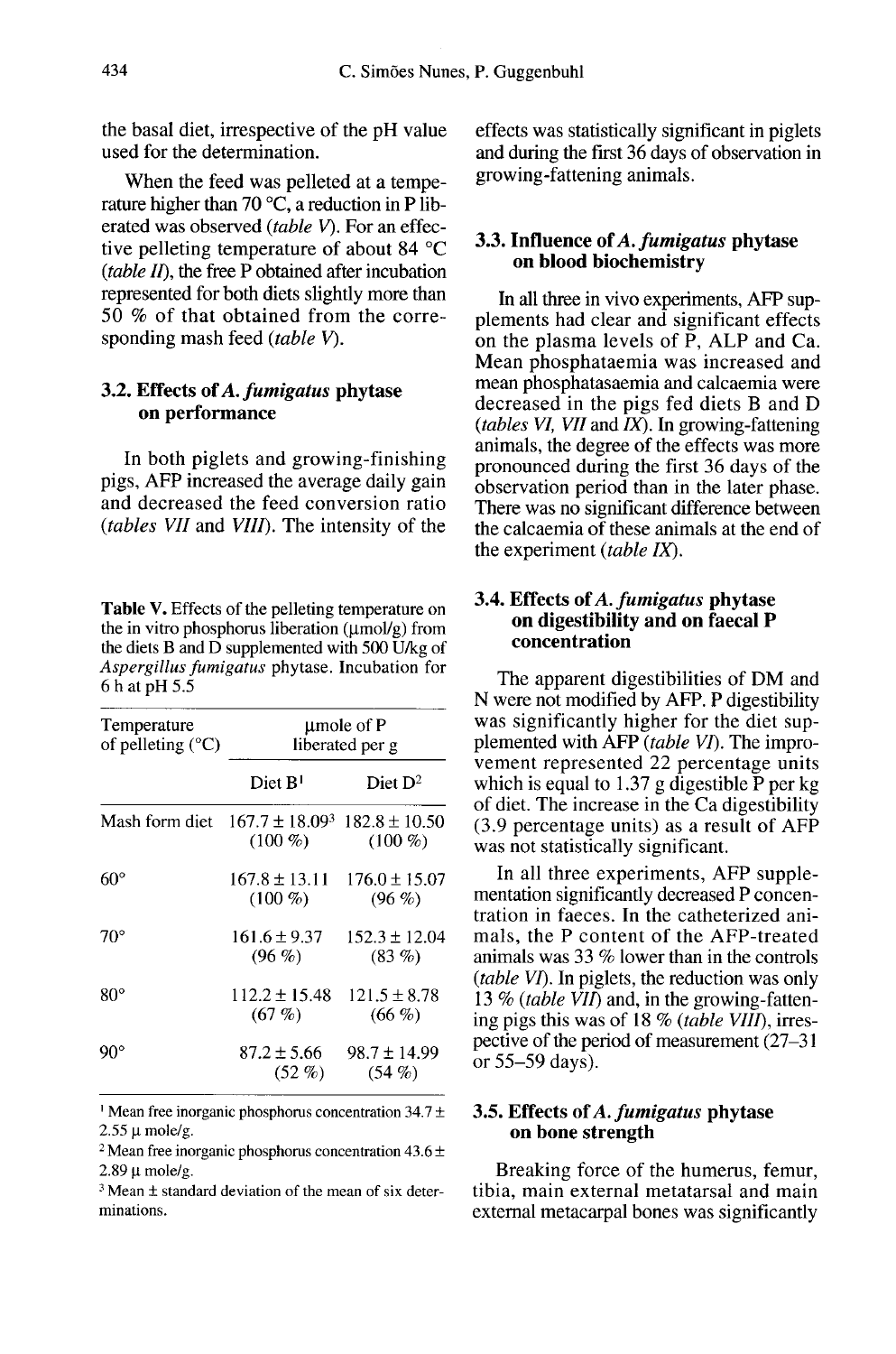| C                            | D                            |
|------------------------------|------------------------------|
| $6.66 \pm 0.69^{1, a}$       | $8.33 \pm 0.93^b$            |
| $196 \pm 36^{\circ}$         | $158 \pm 33$ <sup>d</sup>    |
| $11.9 \pm 0.91^e$            | $10.6 \pm 0.77$ <sup>f</sup> |
| $2.83 \pm 0.19^{2,a}$        | $1.89 \pm 0.18$ <sup>b</sup> |
| $83.2 \pm 1.4^2$             | $84.3 + 1.2$                 |
| $81.8 \pm 0.37$              | $82.1 \pm 0.42$              |
| $30.8 \pm 2.03$ <sup>a</sup> | $52.8 \pm 1.87$ <sup>b</sup> |
| $43.3 \pm 3.61$              | $47.2 \pm 2.61$              |
|                              |                              |

Table VI, Effects of Aspergillus fumigatus phytase (AFP) on phosphataemia, calcaemia, phosphatasaemia, P faecal concentration (PFC), and dry matter (DM), nitrogen (N), P and Ca digestibilities  $(\%$  of the intake) in the catheterized growing pig.

C, basal diet; D, C supplemented with 500 U/kg of AFP.

<sup>1</sup> Mean  $\pm$  standard deviation of the mean 164 determinations; <sup>2</sup> mean  $\pm$  standard deviation of the mean of 40 determinations.

Feed determined phytase activity: C, 43 U/kg; D, 525 U/kg.

a, b, c Values with different superscript letters are significantly different: a, b  $P < 0.001$ ; c, d  $P < 0.01$ ; e, f  $P < 0.05$ .

Table VII. Effects of *Aspergillus fumigatus* phytase (AFP) dietary supplementation on average daily gain (ADG), feed conversion ratio (FCR), phosphataemia, calcaemia, phosphatasaemia and P faecal concentration (PFC) in the piglet.

| А                       | В                            |  |
|-------------------------|------------------------------|--|
| $301 \pm 55^{1, a}$     | $341 \pm 43^b$               |  |
| $1.82 \pm 0.09^{2, a}$  | $1.62 \pm 0.07^{\rm b}$      |  |
| $4.05 \pm 0.50^{3}$ , a | $6.21 \pm 0.94$ <sup>c</sup> |  |
| $214 \pm 30^{3}$ , a    | $156 \pm 37^b$               |  |
| $9.52 \pm 0.76^{3}$ , a | $8.35 \pm 0.87^b$            |  |
| $2.21 \pm 0.07^{4,c}$   | $1.92 \pm 0.06$ <sup>d</sup> |  |
|                         |                              |  |

A, basal diet; B, A supplemented with 500 U/kg of AFP.

Diet based on: maize, rapeseed and barley, without any addition of mineral or organic phosphorus.

Feed determined phytase activity: A, 34 U/kg; B, 490 U/kg.

Animals: piglets of an initial body weight of  $9.5 \pm 1.2$  kg.

<sup>1</sup> Mean  $\pm$  standard deviation of the mean of 36 determinations; <sup>2</sup> mean  $\pm$  standard deviation of the mean of 12 replicates;  $3$  mean  $\pm$  standard deviation of the mean of 36 – day 28;  $4$  mean  $\pm$  standard deviation of the mean of 12 replicates - day 24 to day 28.

a, b, c Values with different superscript letters are significantly different: a, b  $P < 0.05$ ; c, d  $P < 0.01$ .

higher in the animals fed on the diet supplemented with the AFP preparation (table  $X$ ). The effect was particularly intense on the metacarpal  $(+119\%)$ , tibia  $(+141\%)$  and metatarsal  $(+227\%).$ 

#### **4. DISCUSSION**

One of the very important problems in the utilization of enzymes as feed supplements is their susceptibility to resist to the conditions used in the manufacture of com-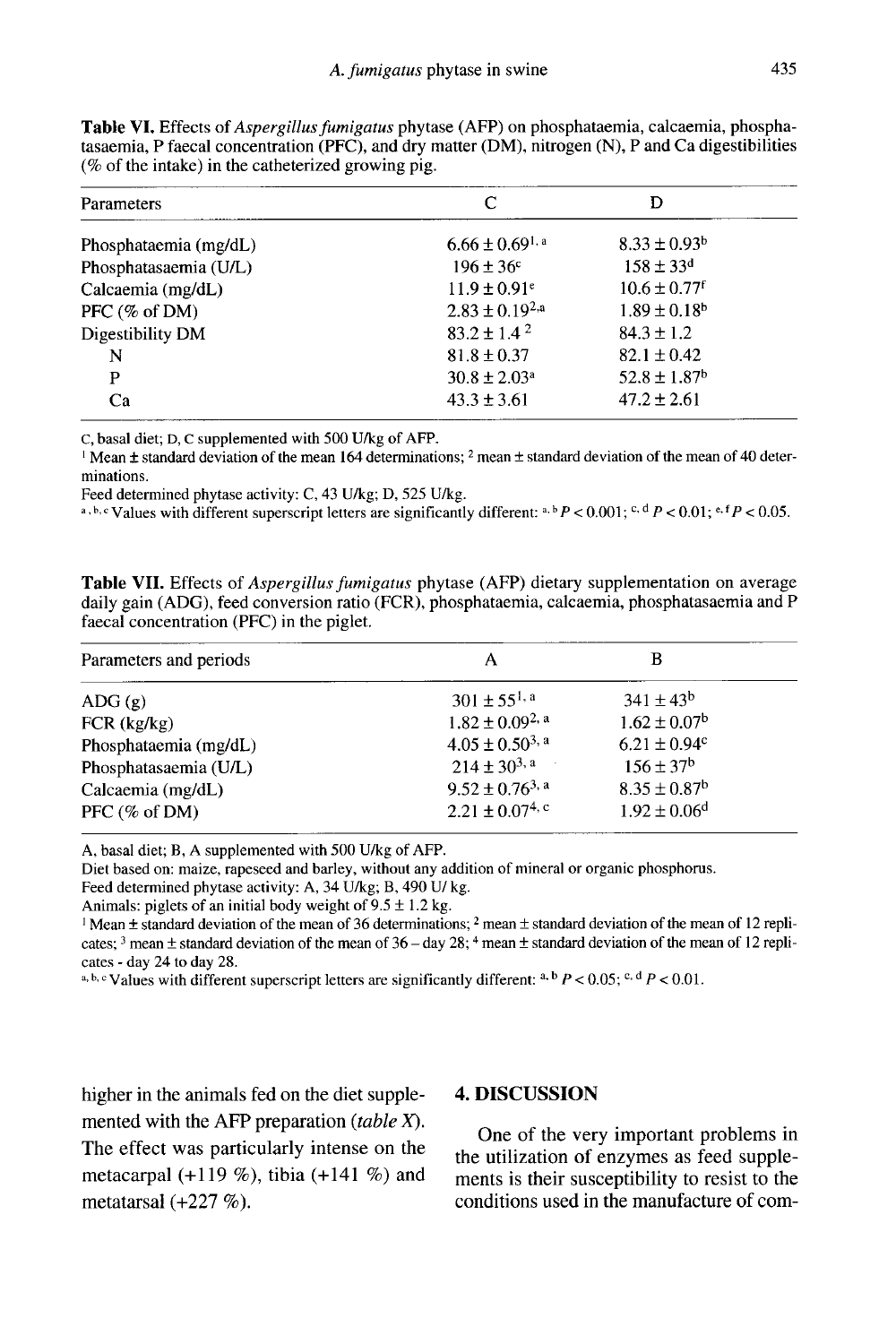| Parameters               | Period (days)                     | <b>Diets</b>                                                  |                                                              |  |
|--------------------------|-----------------------------------|---------------------------------------------------------------|--------------------------------------------------------------|--|
|                          |                                   | C                                                             | D                                                            |  |
| ADG(g/day)               | $0 - 36$<br>$36 - 59$<br>$0 - 59$ | $928 \pm 54$ <sup>1, a</sup><br>$747 \pm 65$<br>$873 \pm 51$  | $1.019 \pm 78$ <sup>b</sup><br>$787 \pm 81$<br>$913 \pm 73$  |  |
| $FCR$ (kg/kg)            | $0 - 36$<br>$36 - 59$<br>$0 - 59$ | $2.42 \pm 0.08^{2}$ , a<br>$3.45 \pm 0.12$<br>$2.72 \pm 0.13$ | $2.27 \pm 0.12^b$<br>$3.25 \pm 0.17$<br>$2.64 \pm 0.18$      |  |
| PFC $(\% \text{ of DM})$ | $27 - 31$<br>55-59                | $2.48 \pm 0.09^{2,c}$<br>$2.47 \pm 0.11$ °                    | $2.03 \pm 0.06$ <sup>d</sup><br>$2.02 \pm 0.07$ <sup>d</sup> |  |

Table VIII. Effects of Aspergillus fumigatus phytase (AFP) dietary supplementation on average daily gain (ADG), feed conversion ratio (FCR) and P faecal concentration (PFC) in the growing pig.

C. Basal diet: D. C supplemented with 500 U/kg of AFP.

Diet based on: maize, rapeseed and barley, without any addition of mineral or organic phosphorus.

Feed determined phytase activity: C, 43 U/kg; D, 525 U/kg.

Animals: growing pigs of an initial body weight of  $35 \pm 4$  kg.

<sup>1</sup> Mean  $\pm$  standard deviation f the mean of 32 determinations; <sup>2</sup> mean  $\pm$  standard deviation of the mean of eight replicates. a, b, c Values with different superscript letters are significantly different: a, b  $P < 0.05$ ; c, d  $P < 0.01$ .

| Period   | Phosphataemia<br>(mg/dL)     |                             | Phosphatasaemia<br>(UL) |                           | Calcaemia<br>(mg/dL)                           |  |
|----------|------------------------------|-----------------------------|-------------------------|---------------------------|------------------------------------------------|--|
| (day)    |                              |                             | Diets                   |                           |                                                |  |
|          |                              |                             |                         |                           |                                                |  |
| $\theta$ | $5.23 \pm 1.07$ <sup>1</sup> |                             | $219 \pm 40$            |                           | $11.8 \pm 0.54$                                |  |
| 19       | $5.1 \pm 0.71^{2, a}$        | $8.7 + 1.2b$                | $244 \pm 52^{\circ}$    | $169 + 27b$               | $12.9 \pm 0.38$ c $10.3 \pm 0.27$ <sup>d</sup> |  |
| 36       | $6.1 \pm 0.63^a$             | $7.7 \pm 0.49$ <sup>b</sup> | $229 \pm 36^{\circ}$    | $172 \pm 27$ <sup>d</sup> | $12.4 \pm 0.46^{\circ}$ 9.9 $\pm 0.52^{\circ}$ |  |
| 56       | $6.5 \pm 1.21$ <sup>e</sup>  | $7.8 + 0.65$ f              | $208 \pm 39^{\circ}$    | $164 \pm 27$ <sup>f</sup> | $11.4 \pm 0.61$ $10.9 \pm 0.44$                |  |

**Table IX.** Effects of *Aspergillus fumigatus* phytase (AFP) dietary supplementation on phosphataemia, phosphatasaemia and calcaemia in the growing pig.

C, Basal diet; D, C supplemented with 500 U/kg of AFP.

Diet based on: maize, rapeseed and barley, without any addition of mineral or organic phosphorus.

Feed determined phytase activity: C, 42.8 U/kg; D, 525 U/kg.

Animals: growing pigs of an initial body weight of  $35 \pm 4$  kg.

<sup>1</sup> Mean  $\pm$  standard deviation of the mean of 64 determinations; <sup>2</sup> mean  $\pm$  standard deviation of the mean of 32 determinations.

a, b, c Values with different superscript letters are significantly different: a, b  $P < 0.001$ ; c, d  $P < 0.01$ ; c, f  $P < 0.05$ .

pound feed. Phytase is particularly sensitive to steam-pelleting [17, 30, 38]. It has been demonstrated that pure AFP has the ability to refold completely into a nativelike, fully active structure after heat denaturation at up to 90 °C [45]. Purified AFP has a much higher temperature resistance than purified A. niger phytase [44]. Wild-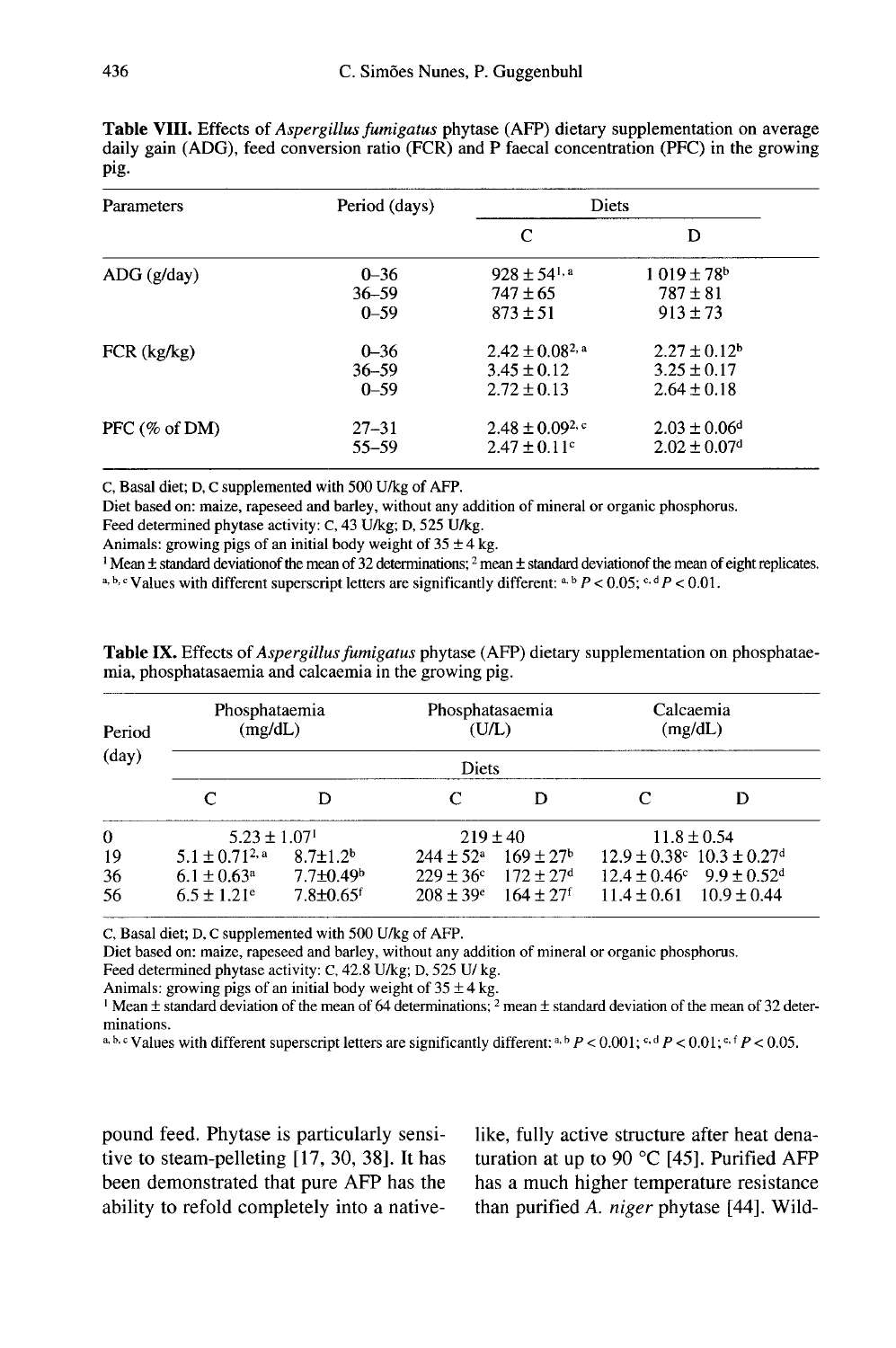| Bone section             |                         | Diet                        |  |  |
|--------------------------|-------------------------|-----------------------------|--|--|
| <b>Parameters</b>        | C                       |                             |  |  |
| <b>Humerus</b>           | $2186 \pm 156^{1, a}$   | $3210 \pm 228$ <sup>b</sup> |  |  |
| Femur                    | $1352 \pm 321^a$        | $2.293 \pm 265^{\rm b}$     |  |  |
| Tibia                    | $907 \pm 103^a$         | $2187 \pm 215^{\circ}$      |  |  |
| Main external metatarsal | $161 + 67$ <sup>a</sup> | $526 \pm 79$ <sup>b</sup>   |  |  |
| Main external metacarpal | $210 \pm 75^{\circ}$    | $461 \pm 86^b$              |  |  |

Table X. Effects of *Aspergillus fumigatus* phytase (AFP) dietary supplementation on bone strength (Newton/m at the breaking-down point) in the growing-fattening pig.

C, Basal diet; D, C supplemented with 500 U/kg of AFP.

Diet based on: maize, rapeseed and barley, without any addition of mineral or organic phosphorus.

Feed determined phytase activity: C, 42.8 U/kg; D, 525 U/kg.

Animals: growing pigs of a final body weight of  $82 \pm 6$  kg.

 $1$  Mean  $\pm$  standard deviation of the mean of eight determinations.

a, b Values with different superscript letters are significantly different:  $P < 0.001$ .

type A. niger phytase [38] and vegetable phytase [30] lost about 80 % of their activity when the feed was pelleted at about 80 °C. AFP was therefore, much more resistant to increased pelleting temperature. However, when the effective pelleting temperature reaches 83-85 °C the remaining activity, as assessed by the in vitro in feed P liberation, is about 50 % of the added enzyme. The thermal resistance of the protein after incorporation in the feed appeared to be negatively influenced during the pelleting process either by the duration of exposure to a high temperature and pressure or by interaction with the dietary components. Thus, the improved temperature resistance of AFP which is sufficient for a good retention of activity when the feed was pelleted at temperatures up to 70-80 °C was not effective when pelleting feed at higher temperatures (up to 90 °C).

The assessment of P availability is difficult to perform correctly [10, 21, 34]. Moreover, in the pig, and in contrast to poultry, the effects of low P bioavailability on bone parameters appear only after a relatively long time (more than 1 month) after ingestion of diets severely deficient in P. Conversely, phosphataemia of both species is a very sensitive parameter of the P bioavailability in the diet [29, 37]. For this reason, kinetic phosphataemia was used as one of the evaluation criteria together with faecal P digestibility and excretion and the evaluation of classical performance parameters. The consumption of the phytate-rich diets systematically induced hypophosphataemia. Normal blood P level was restored by AFP even during the finishing phase. Often in the finishing period, phosphataemia of nonsupplemented animals appears within the physiological values [37]. This improve ment could be related to a lower P need combined with better digestive utilization of phytic-P observed in finishing pigs [19, 20, 32, 37]. In the present study the effects of the phytase preparation on phosphataemia of growing-fattening pigs were more pronounced during the first I9 days than later in the observation period.

Mean calcaemia of the non-supplemented animals was generally higher than the normal range of pig values. The high plasma values were reduced by the addition of AFP to the diet. It should be emphasized that, in severe P dietary deficiency, hypercalcaemia is associated with hypophosphataemia in both pigs and poultry [7, 27, 29, 30, 36]. In the short-term, calcium blood level caused by low P bioavailability is often within the normal values [37]. Phosphatasaemia of the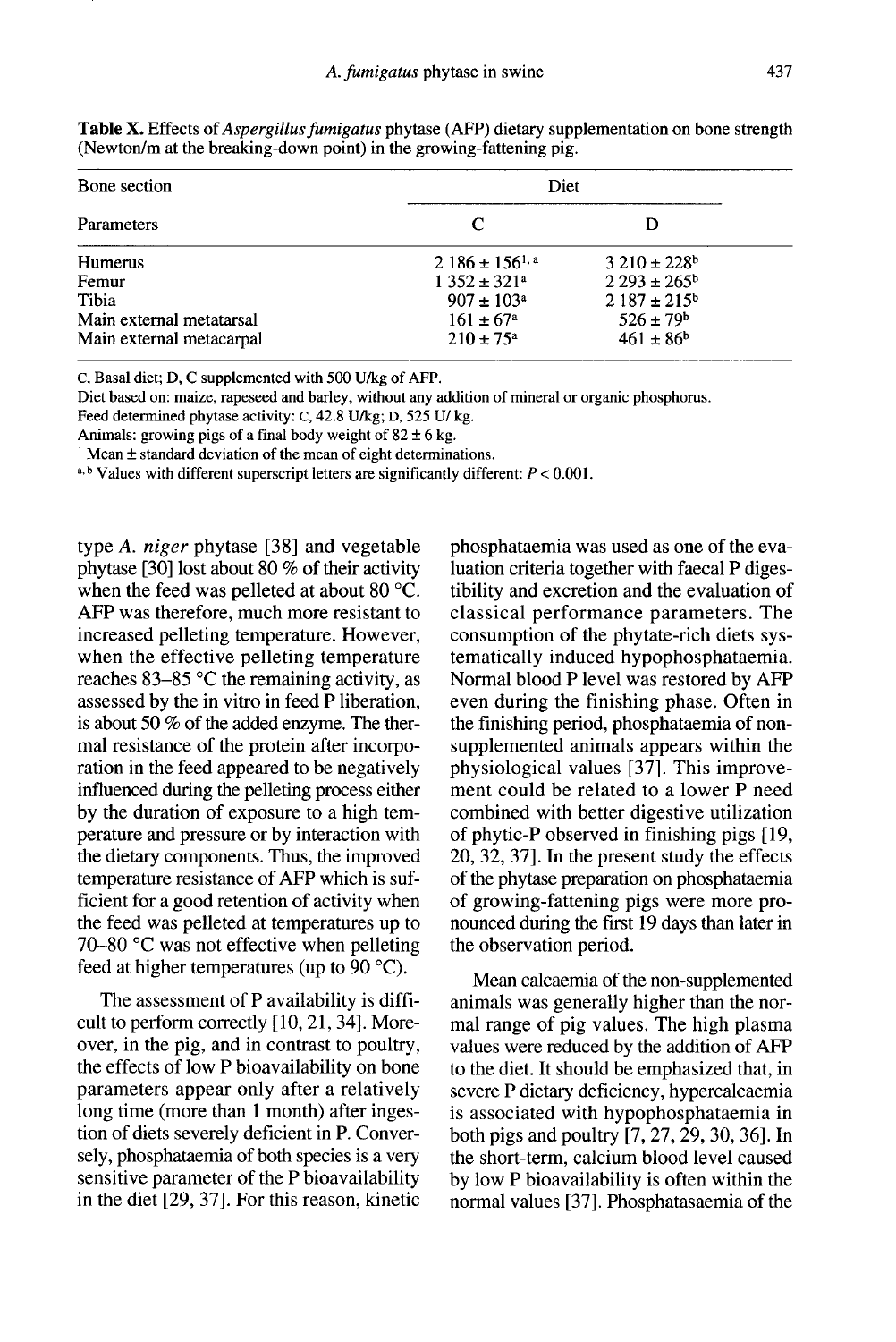AFP groups was lower than that of the controls. The presence of elevated plasma ALP concentration in pigs fed phytic-P-rich diets is thus confirmed by the present study [11, 29, 37].

It is now generally accepted that active phytase preparations can reduce faecal P excretion into the environment by impro vement of phytic-P bioavailability [8, 14, 15, 31, 34]. The AFP included in the diet at a level of 500 U/kg strongly increased the P digestibility of growing pigs by 22 percentage units and accordingly reduced the P excreta load. This AFP effect appears to be higher than that of A. niger phytase in experiments performed under the same conditions [40].

In the present study Ca digestibility was improved slightly by 3.9 percentage units by the addition of AFP to the diet. Effects of phytases on Ca digestibility are contradictory. Ca digestibility in pigs has been shown to be significantly improved [l, 19] or not [13, 14] by phytase preparations. AFP did not have significant effects on the DM and N faecal digestibilities. The effects of AFP on amino acid availability remain to be investigated by measurement of either ileal digestibility [24] or the gastrointestinal absorption of amino acids, in order to overcome the effects of the hindgut microflora on the amino acids availability.

AFP significantly influenced bone strength. This observation confirms the effects of phytases on the bone resistance reported by other authors [1, 8, 13, 22, 29, 30].

In conclusion AFP is very efficient in the pig and it represents a major step in the development of a heat-stable phytase.

#### ACKNOWLEDGEMENTS

The expert technical assistance of Valérie Willy, Catherine Griggio, Christelle Steimle and P. Robin is acknowledged. The authors are most grateful to Jackie Linden for revising the English manuscript.

#### **REFERENCES**

- [1] ] Adeola 0., Lawrence B.V., Sutton A.L., Cline T.R., Phytase induced changes in mineral utilization in zinc-supplemented diets for pigs, J. Anim. Sci. 73 (1995) 3384-3391.
- [2] Association of Official Analytical Chemists, Official Methods of Analysis, 15th ed., Association of Official Analytical Chemists, Arlington, 1990.
- [3] Baker D.H., Biehl R.R., Phosphorus, trace mineral and amino acid utilization in chickens and pigs fed microbial phytase and  $1\alpha$ -hydroxycholecalciferol, Proc. Maryland Nutr. Conf., 1996, pp. 21-26.
- [4] Biehl R.R., Baker D.H., Efficacy of supple mental  $1\alpha$ -hydroxycholecalciferol and microbial phytase for young pigs fed phosphorus- or amino-acid deficient corn-soybean meal diets, J. Anim. Sci. 74 (1996) 2960-2966.
- [5] Carmovale E., Lugaro E., Lombardi-Boccia A., Phytic acid in faba bean and pea: effect on protein availability, Cereal Chem. 65 (1988) I 14-118.
- [6] Cosgrove D.J., Inositol Phosphates: their Chemistry, Biochemistry and Physiology, Elsevier, New York, 1980.
- [7] Cromwell G.L., Hays V.W., Chaney C.H., Overfield J.R., Effects of dietary calcium and phosphorus on performance and carcass, metacarpal and turbinate characteristics of swine, J. Anim. Sci. 30 (1970) 519-525.
- [8] Cromwell G.L., Coffey R.D., Parker G.R., Monegue H.J., Randolph J.H., Efficacy of a recombinant-derived phytase in improving the bioavailability of phosphorus in corn-soybean meal diets for pigs, J. Anim. Sci. 73 (1995) 2000-2008
- [9] Daly J.A., Eninghausen G., Direct method for determining inorganic phosphate in serum with the centrifuchem, Clin. Chem. 18 (1972) 263-265.
- [10] Fernández J.A., Calcium and phosphorus metabolism in growing pigs. I. Absorption and balance studies, Livest. Prod. Sci. 41 (1995) 233-241.
- [11] Fontaine N., Fourdin A., Pointillart A., Absence d'effet de la vitamine D sur la phytase et la phosphatase alcaline intestinales : relation avec I'absorption du phosphore phytique chez le porc, Reprod. Nutr. Dev. 25 (1985) 717-727.
- [12] Gingler E.M., King J.D., Determination of calcium concentration in human serum, J. Clin. Pathol. 58 (1972) 376-382.
- [13] Han Y.M., Yang F., Zhou A.G., Miller E.R., Ku P.K., Hogberg M.G., Lei X.G., Supplemental phytases of microbial and cereal sources improve dietary phytate phosphorus utilization by pigs from weaning trough finishing, J. Anim. Sci. 75(1997)1017-1025.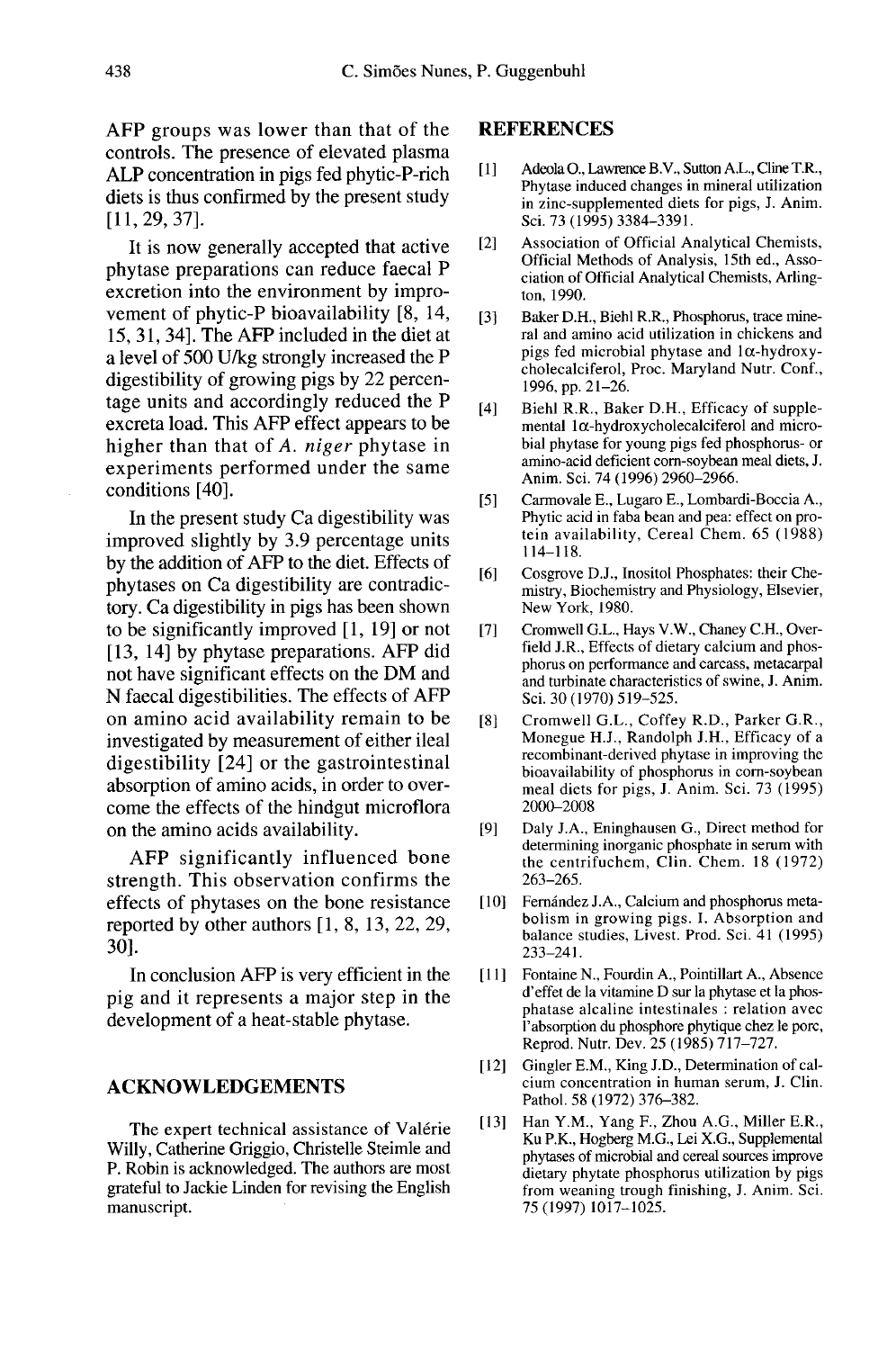- [ 14] Harper A.F., Kornegay E.T., Schell T.C., Phy tase supplementation of low-phosphorus growing-finishing pig diets improves performance, phosphorus digestibility and bone mineralization and reduces phosphorus excretion, J. Anim. Sci. 75 (1997) 3174-3186.
- [15] Helander E., Näsi M., Partanen K., Effects of supplementary Aspergillus niger phytase on the availability of plant phosphorus, other minerals and nutrients in growing pigs fed on high-pea diets, J. Anim. a Anim. Nutr. 76 (1996) 66-79.
- [16] Henry Y., Perez J.M., Sève B., Recommandations alimentaires - Porc, in: L'alimentation des animaux domestiques - porc, lapin, volailles, 2<sup>ème</sup> éd., Inra, Paris, 1989, pp. 49-76.
- [17] Jongbloed A.W., Kemme P.A., Effect of pelleting mixed feeds on phytase activity and the apparent absorbability of phosphorus and calcium in pigs, Anim. Feed. Sci. Technol. 28 (1990) 233-242.
- [18] Jongbloed A.W., Kemme P.A., Mroz Z., Comparative studies on duodenal, ileal and overall digestibility of dry matter, total phosphorus and phytic acid in pigs using dual phase markers, in: Verstegen M.W.A., Huisman J., den Hartog L.A. (Eds.), Digestive Physiology in Pigs, 1991, pp. 317-321.
- [19] Kemme P.A., Jongbloed A.W., Mroz Z., Bey nen A.C., The efficacy of Aspergillus niger phy tase in rending phytate phosphorus available for absorption in pigs is influenced by pig physiological status, J. Anim. Sci. 75 (1997) 2129-2138.
- [20] Kemme P.A., Radcliffe J.S., Jongbloed A.W., Mroz Z., Factors affecting phosphorus and calcium digestibility in diets for growing-finishing pigs, J. Anim. Sci. 75 (1997) 2139-2146.
- [21] Ketaren P.P., Batterham E.S., Dettmann E.B., Phosphorus studies in pigs. 3. Effect of phytase supplementation on the digestibility and availability of phosphorus in soya-bean meal for grower pigs, Br. J. Nutr. 70 (1993) 289-311.
- [22] Kornegay E.T., Qian H., Replacement of inorganic phosphorus by microbial phytase for young pigs fed on a maize-soyabean-meal diet, Br. J. Nutr. 76 (1996) 563-578.
- [23] Lei X.G., Ku P.K., Miller E.R., Yokoyama M.T., Ulrey D.E., Calcium level affects the efficacy of supplemental microbial phytase in com-soy bean meal diets of weaning pigs, J. Anim. Sci. 72 (1994) 139-143.
- [24] Mroz Z., Jongbloed A.W., Kemme P.A., Appa rent digestibility and retention of nutrient bound to phytate complexes as influenced by microbial phytase and feeding regimen in pigs, J. Anim. Sci. 72 (1994) 126-132.
- [25] Officer D.I., Batterham E.S., Enzyme supplementation of linola meal for grower pigs, Proc. Aust. Soc. Anim. Prod. 19 (1993) 288 (abstract).
- [26] Pasamontes L., Haiker M., Wyss M., Tessier M., van Loon A.P.G.M., Gene cloning, purification, and characterization of a heat-stable phytase from the fungus Aspergillus fumigatus, Appl. Environ. Microb. 63 (1997) 1696-1700.
- [27] Pierce A.B., Doige C.E., Bell J.M., Owen B.D., Availability of phytate phosphorus to the growing pig receiving isonitrogenous diets based on wheat or corn, Can. J. Anim. Sci. 57 (1977) 573-789.
- [28] Pointillart A., Phytate phosphorus utilization in growing pigs, in: Buraczewska L., Buraczwski S., Pastuszewka B., Zebrowska T. (Eds.), Proceedings of the 4th International Seminar on Digestive Physiology in Pigs, Polish Academy of Sciences, Jablonna, 1988, pp. 319-326.
- [29] Pointillart A., Enhancement of phosphorus utilization in growing pigs fed phytate-rich diets by using rye bran, J. Anim. Sci. 69 (1991) 1109-1115
- [30] Pointillart A., Colin C., Lacroix C., Radisson J., Réduction chez le porc en croissance de la suppl6mentation en phosphore min6ral par 1'utilisation de céréales à activité phytasique élevée, Journées de la Recherche Porcine en France, 25 (1993)233-238.
- [31] Oian H., Kornegay E.T., Veit H.P., Effects of supplemental phytase and phosphorus on histological, mechanical and chemical traits of tibia and performance of turkeys fed soybean-meal based semi-purified diets high in phytate phosphorus, Br. J. Nutr. 76 (1996) 263-272.
- [32] Reddy N.R., Sathe S.K., Salunke D.K., Phytate in legumes and cereals, Adv. Food Res. 28 ( 1982) 1-92.
- [33] Reddy N.R., Pierson M.D., Sathe S.K., Salunke D.K., in: Reddy N.R. (Ed.), Phytates in Cereals and Legumes, CRC Press, Boca Raton, 1989.
- [34] Rodehutscord M., Faust M., Lorenz H., Digestibility of phosphorus contained in soybean meal, barley, and different varieties of wheat, without and with supplemental phytase fed to pigs and additivity of digestibility in a wheat-soybean meal diet, J. Anim. Physiol. a Anim. Nutr. 75 (1995)40-48.
- [35] Statistical Analysis Systems, SAS/STAT User's Guide: Statistics Release 6.04, SAS Institute Inc, Cary, NC, 1990.
- [36] Sebastian S., Touchburn S.P., Chavez E.R., Lague P.C., The effects of supplemental microbial phytase on the performance and utilization of dietary calcium, phosphorus, copper, and zinc in broiler chickens fed com-soybean diets, Poultry Sci. 75 (1996) 729-736.
- [37] Sim6es Nunes C., Effects zootechniques et biochimiques de 1'addition de phytase au regime alimentaire du porc, Joumees de la Recherche Porcine en France 25 (1993) 229-232.